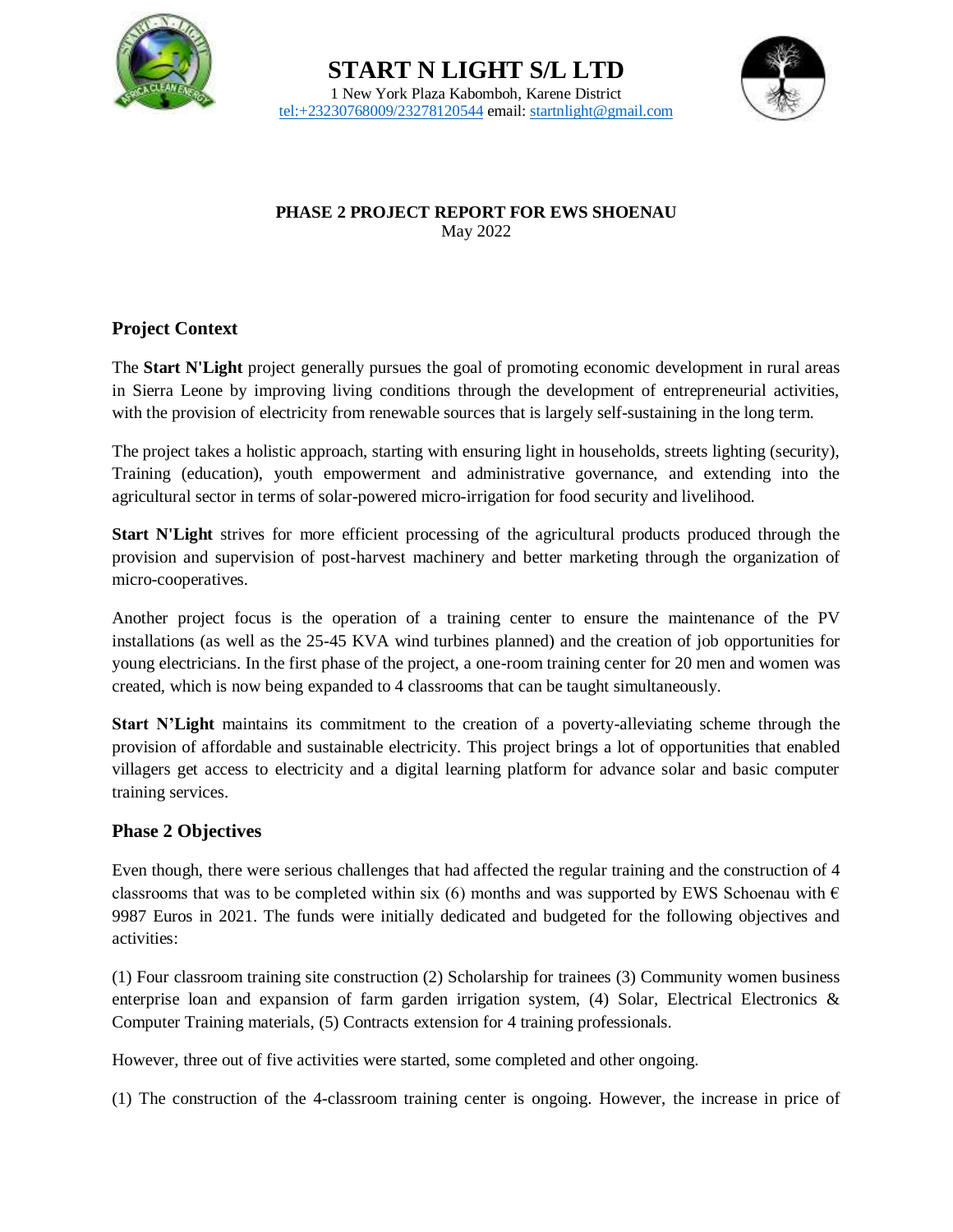



construction materials and the high cost of delivery to project site made it necessary to use the scholarship funds (2). Ever since the outbreak of the corona pandemic the construction material prices have risen. Additionally, the initial construction plan had to be modified to meet the newly released district building standards.

Also the completion time frame was affected by the modification and climate condition. Heavy winds and rains destroyed many homes including our construction site where materials were kept. This climate condition with much stronger winds has never been seen before in the area. We believe that this extreme weather event is an effect of global warming but was also partially caused by long term and current deforestation through uncontrolled timber logging and bush fires. In practice it meant for us that the scholarship budget had to be redirected to the unexpected increase in construction costs. Nevertheless those scholarship funds are planned to be reinstated back after the completion of the construction and the commissioning of the training center.

In conclusion, the construction of the training center at Kabomboh village is to allow trainees to be with their families and still be trained. This has been one of the major reasons for the construction in Kabomboh, since the previous center was 175 km away in Tagrin. A wind turbine concrete tower has also been erected, and upon completion, a 25-45 KVA wind turbine power system is expected to be installed.

(3) The community women business enterprise loan and the expansion of farm garden with the help of solar-powered irrigation system to 1.2 hectares and land allocation to 120 women has been achieved through the creation of **Mayoho women Development Group** organization that was formed to carry out the functions of the women business enterprise loan scheme and expansion of the farm garden from 1.2 hectares in one village up to 2.4 hectares in two villages combined. Allocation of farmland from 120 women has now increased to 225 hardworking community women, counting in these two villages. Solar powered water pump irrigation was installed but had to be removed due to other climatic reasons. Reinstallation was resumed beginning of the year but with some challenges as the number of farmlands has now increased. We are trying different methods to maximize the output capacity so the water can serve equally all participating farming women.

Water irrigation system for farmland is a critical part of the community development and income generating opportunities which ultimately enables households to be able to pay for electricity as pre-paid meters have now been tested, calibrated and installed in each of the connected households.

(4) Solar, Electrical Electronics & Computer Training materials and computer IT equipment has been gathered and already been configured. As soon as the classroom construction are completed and training classes can resume they are ready to be used. New solar power inverters and batteries are being replaced and added for sustainability issues. Defective PV panels and cables were removed and refurbished. The contracts for the 4 training professionals (5) are on hold due to the delay at the construction site.

#### **Below are some photos of the 2021 Start N Light projects in Kabomboh village.**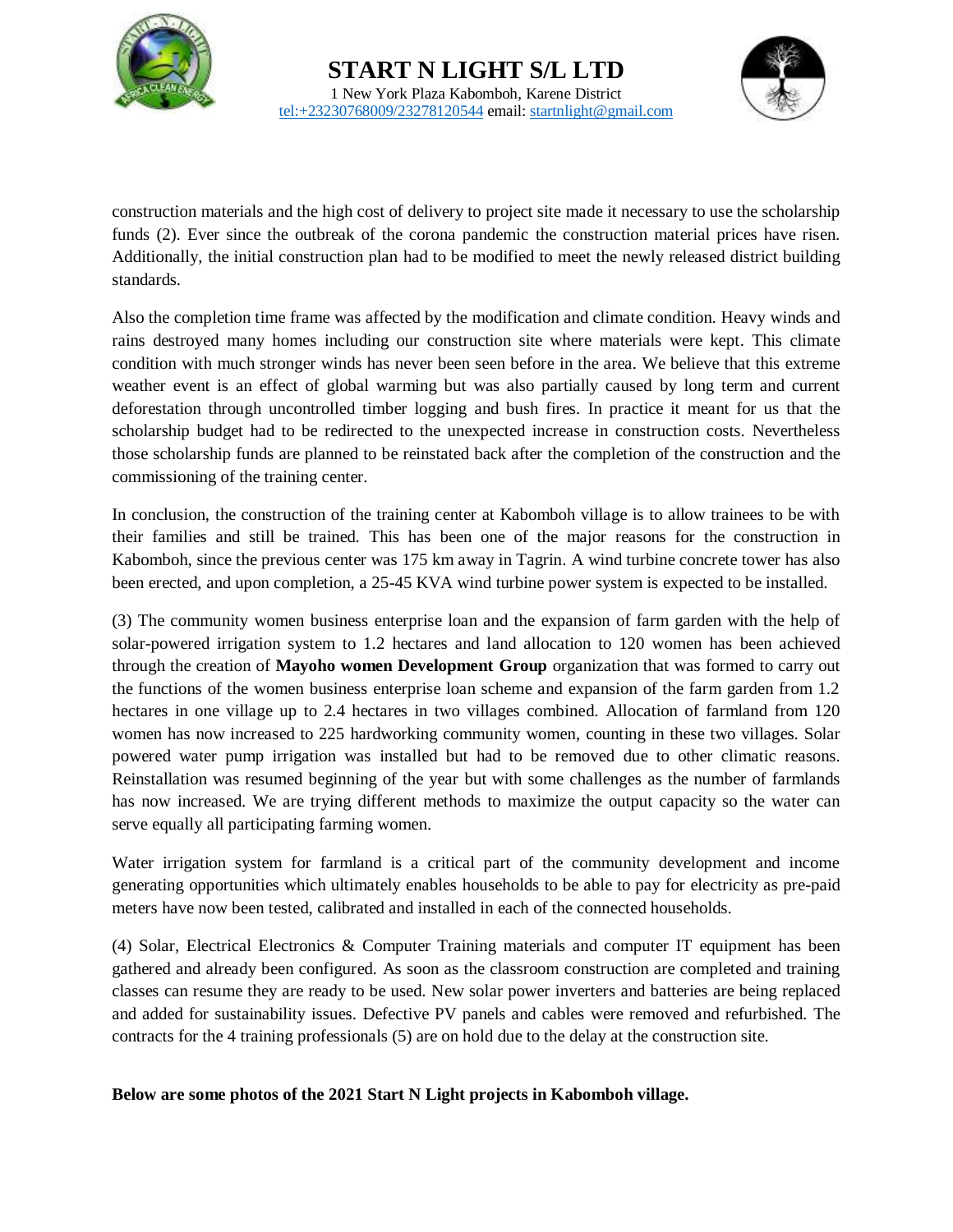

## **START N LIGHT S/L LTD** 1 New York Plaza Kabomboh, Karene District <tel:+23230768009/23278120544> email[: startnlight@gmail.com](mailto:startnlight@gmail.com)



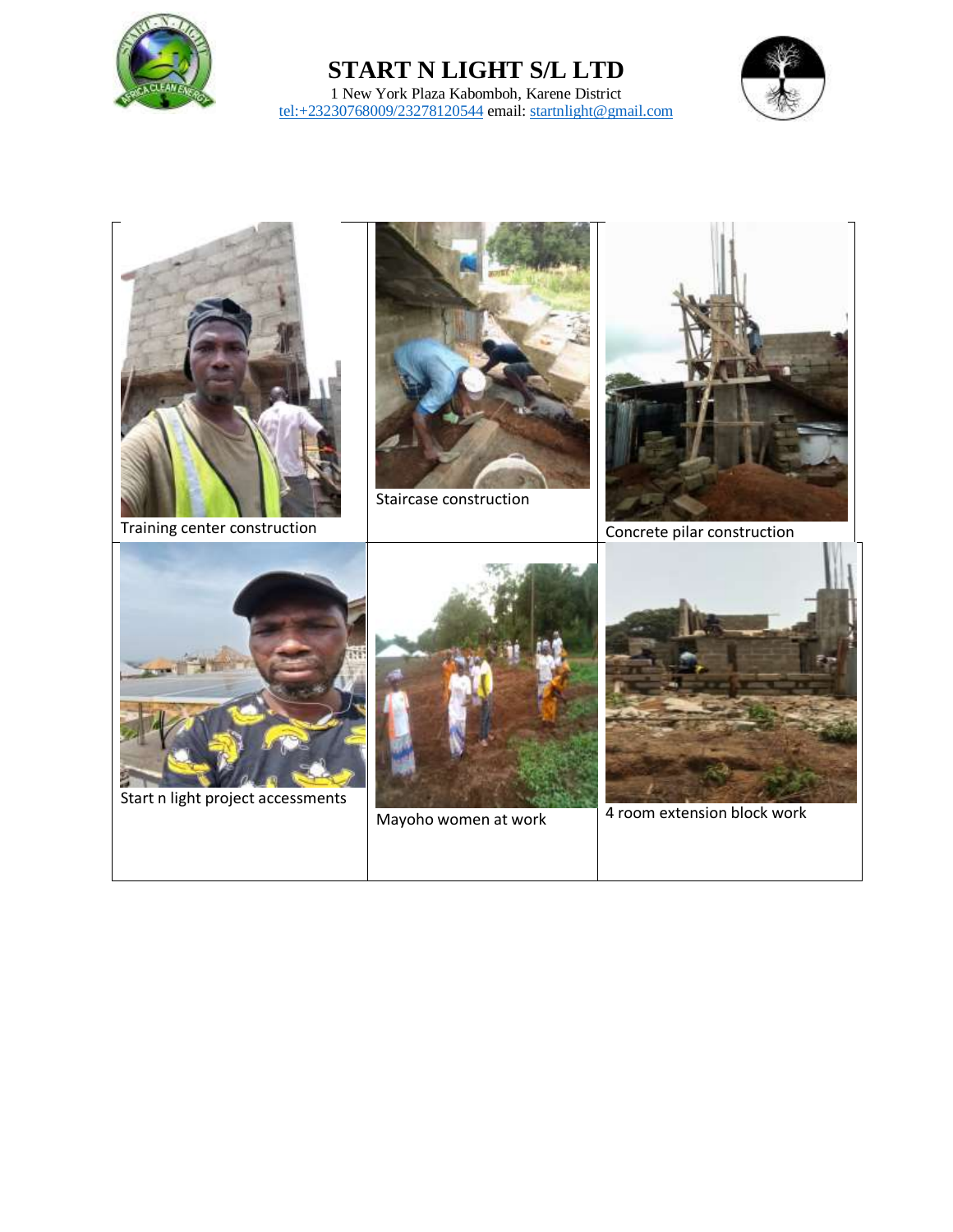

# **START N LIGHT S/L LTD**







### **Outlook:**

Start N Light outlook for 2022 is as follows:

- 1) complete the four (4) classroom training center construction at Kabomboh, village
- 2) equip classrooms with basic course work training materials
- 3) renew contracts and recruit and screen new professional trainers for the basic training courses
- 4) procure and install more solar power generating equipment
- 5) secure funds for small business enterprise micro loan scheme for women's group
- 6) install more farmland solar water irrigation system to further increase output

#### **Report of finances received from EWS Schoenau**

|                | ONE PILOT VILLAGE OF KABOMBOH PV SYSTEM                   |               |         |         |
|----------------|-----------------------------------------------------------|---------------|---------|---------|
|                | Measures/Item                                             | Expense In    | Expense | Balance |
|                |                                                           | Leones        | in Euro |         |
|                | Scholarship for trainees $-$ <i>added to construction</i> | Le 20,000 000 | €1667   |         |
|                | budget                                                    |               |         |         |
| $\overline{2}$ | Six months 4 classroom training site construction         | Le 60,000 000 | €5000   | €8320   |
| 3              | Community women business enterprise loan and              | Le 12,960 000 | €1080   | £3320   |
|                | Expansion of farm garden irrigation system                |               |         |         |
| 4              | Solar/Electrical/Electronics and Computer                 | Le 6,000 000  | €450    | €2240   |
|                | training materials                                        |               |         |         |
| 5              | Contracts extension for 4 training professionals -        | Le 13,080,000 | €1090   | €1790   |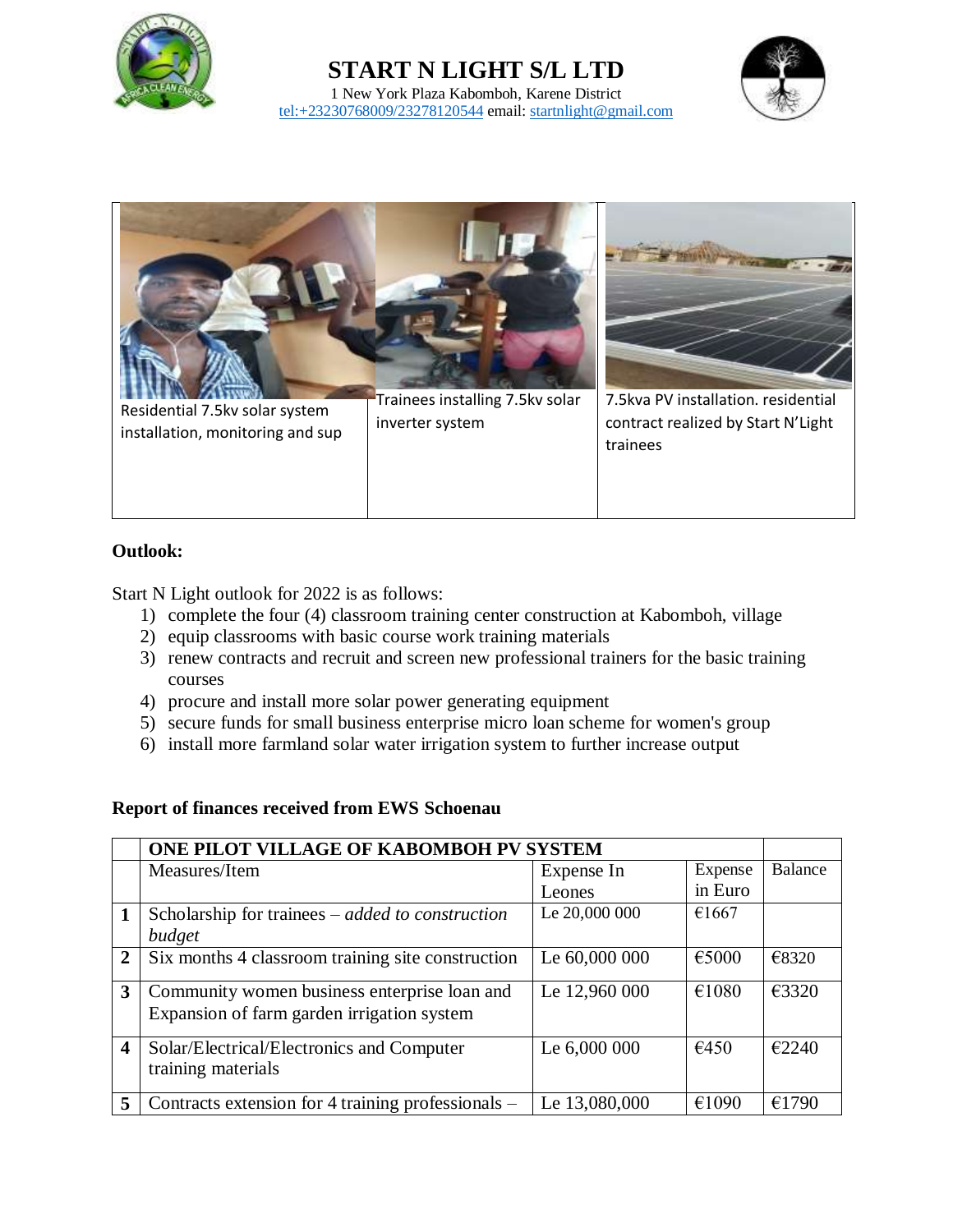



| on hold, awaiting construction completion        |                |                |                |
|--------------------------------------------------|----------------|----------------|----------------|
| 6   Project visit for monitoring $-$ in planning | Le 12,000 000  | $\epsilon$ 700 | $\epsilon$ 700 |
| <b>Sub Total Total</b>                           | Le 119,244 000 | ⊩€9987         | $\epsilon$ 000 |

In **conclusion**, the construction of the training center is progressing as we were able to clear out some regulatory issues and re-draw a new building plan that features modern designs and specs. Construction is expected to complete by end of fall, with first classes starting in early 2023.

**Start N Light** is still facing with some construction challenges as material has gone three folds in the past months/years. Therefore, procuring building materials and other work services have been very expensive and difficult. Previously only the risk that material gets stolen was in the focus of the project management, but now the weather conditions with those extreme events like the storm last year have changed in a way that makes conscious planning around this new risk necessary. In the future we will employ the long term climate mitigation plans with the Environmental Protection Agency (EPA) by planting trees around the center and build a strong concrete wall fence.

The Mayoho women group farm land irrigation system increased the output in the first phase. Maize and other cash crop vegetables were harvested which doubled the yield and increased their income by 45% compared to the previous years when they did not have such system for water movement. This increase in revenue enabled them to grow an additional semiannual crop which is cassava that is the second most consumed food after rice in Sierra Leone. This success brought the Mayoho women together with a strong determination to embark more systematically on this effective opportunity for real improvement provided by Start N'Light with the help of its supporter, partners and foundations like EWS Schoenau.

Start N Light mobilizes funds by charging a fee for energy use through the installed prepaid energy meters powered by a 5KVA capacity solar power system in this community. Even though this revenue is not enough to sustain the system but it contributed to the development, and of course it created awareness that electricity is not free as we provide 20 to 30 KW hours per day every day with a charge of Le1000 (one thousand Leones) per kilo watts hour.

With this small income we are carrying out residential and commercial solar system installation and repairs of health center solar water pumps systems. In general we use these proceeds to offset delivery and maintenance costs of the power system in the village. As in the years before the pandemic we are also working with UNDP and other partners on system up-scaling to increase the power generation capacity that would allow us to serve nearby villages as well. We are currently waiting for a second invitation by UNDP to submit a detailed proposal.